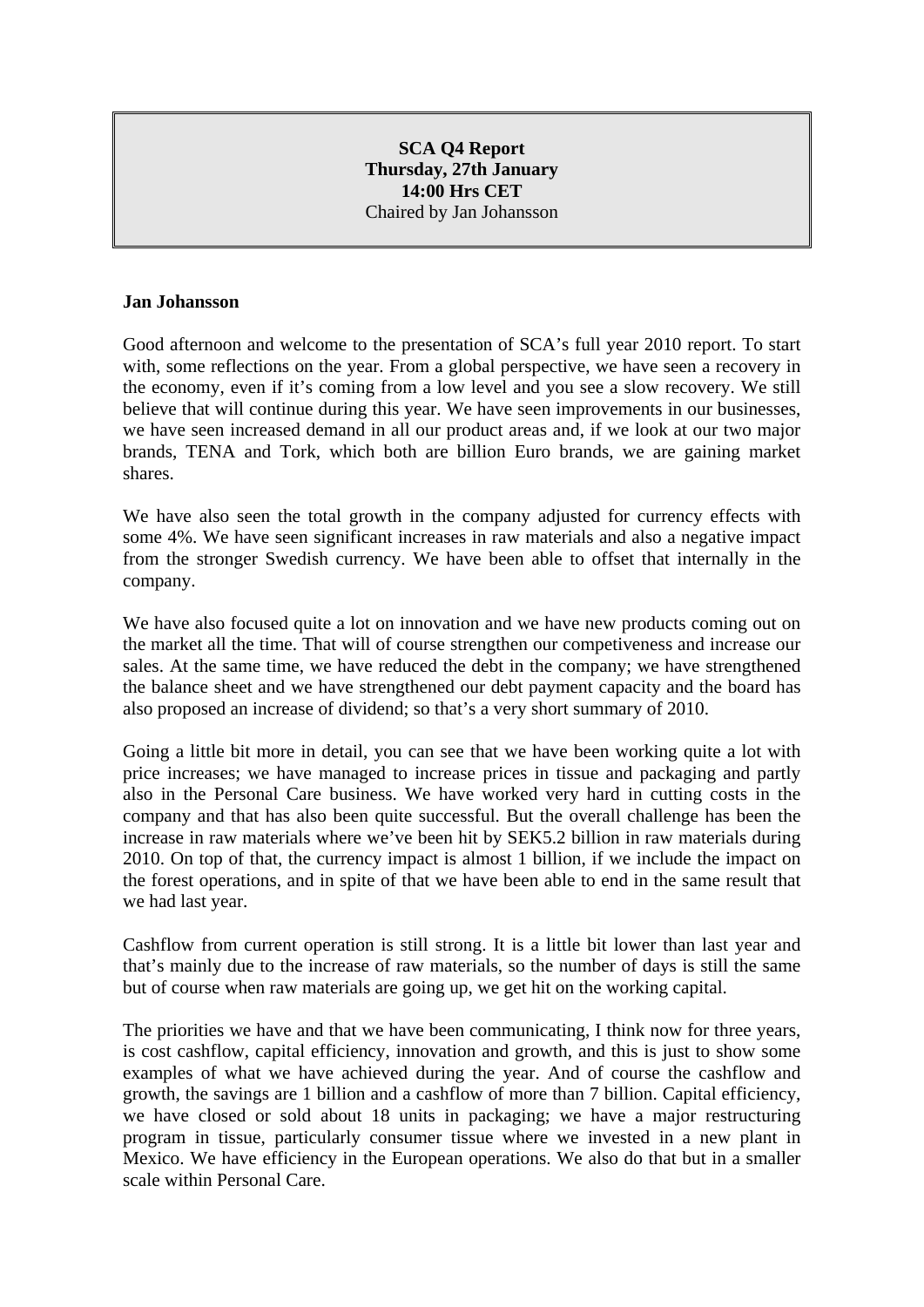Looking at innovations, we have quite a lot of new products introduced to the market this year and the pace of innovation is much higher and the products we launch are more precise than they used to be, due to the change in the innovation process that we have been implementing for the past one or one and a half years. And we also have a reasonable growth momentum in the company; I will come back to that a bit later.

If we look at the full year compared to the full year 2009, we do have a good volume growth in incontinence, in feminine and in Away From Home. We have a growth globally of 4% in incontinence, 6% in feminine and 4.2% in Away From Home, and that is without the currency impact.

We also have good growth in emerging markets, as you can see, with 10% in Personal Care and 6% in tissue, and of course the major change is within packaging where we do get help from the improved economy, but also from the cost cutting that we have in Packaging restructuring. So we have been able to increase volume and also increase the price during the year.

But then again the raw material and the currency impact, and of course the currency impact mainly is the translation, as we use to say, when we translate the sales in different countries into SEK, but also transaction when it comes to forest, since forest is exporting almost 70% of what is produced, that is impacted in transaction.

Looking at Q4 to Q4, we also have higher volumes in all our product categories, continuing good growth in emerging markets, and you also see that we have a continued growth in packaging and in forest. But even in Q4, compared to Q4, we have significantly higher raw material costs: it's about 1.7 billion higher costs, and a negative currency impact.

Looking at the full year results, as I said, we have growth if we exclude the currency and the units we have sold. We had an increased EBIT during the year and the most significant improvement is of course earnings per share which has increased by 17%, and that is including the restructuring costs; it's not excluding the restructuring costs.

We have strength in our balance sheet, we have a gearing debt to equity of 0.51 now. As you know, we have a target over a cycle of 0.7 so there's room up to that level. And Q4, you would see the same developments, a good growth if you take your currency and sales into consideration, and also an increase in EBIT and even a higher increase in profit earnings per share of 38%.

Cashflow changes are the same, both for Q4 to Q4, year to year; it's only raw material increases that have a negative impact on working capital.

Then if we look at Q4 to Q3, we have continued a good growth in our business; we have improved profitability in all business units except Forest, but then on the other hand Forest was hit by the currency and if we take that into consideration, even forest improved their profitability during Q4.

This is also something we discussed with you every quarter and that is of course the net debt and the debt payment capacity, and we have said that we need to be above 35% in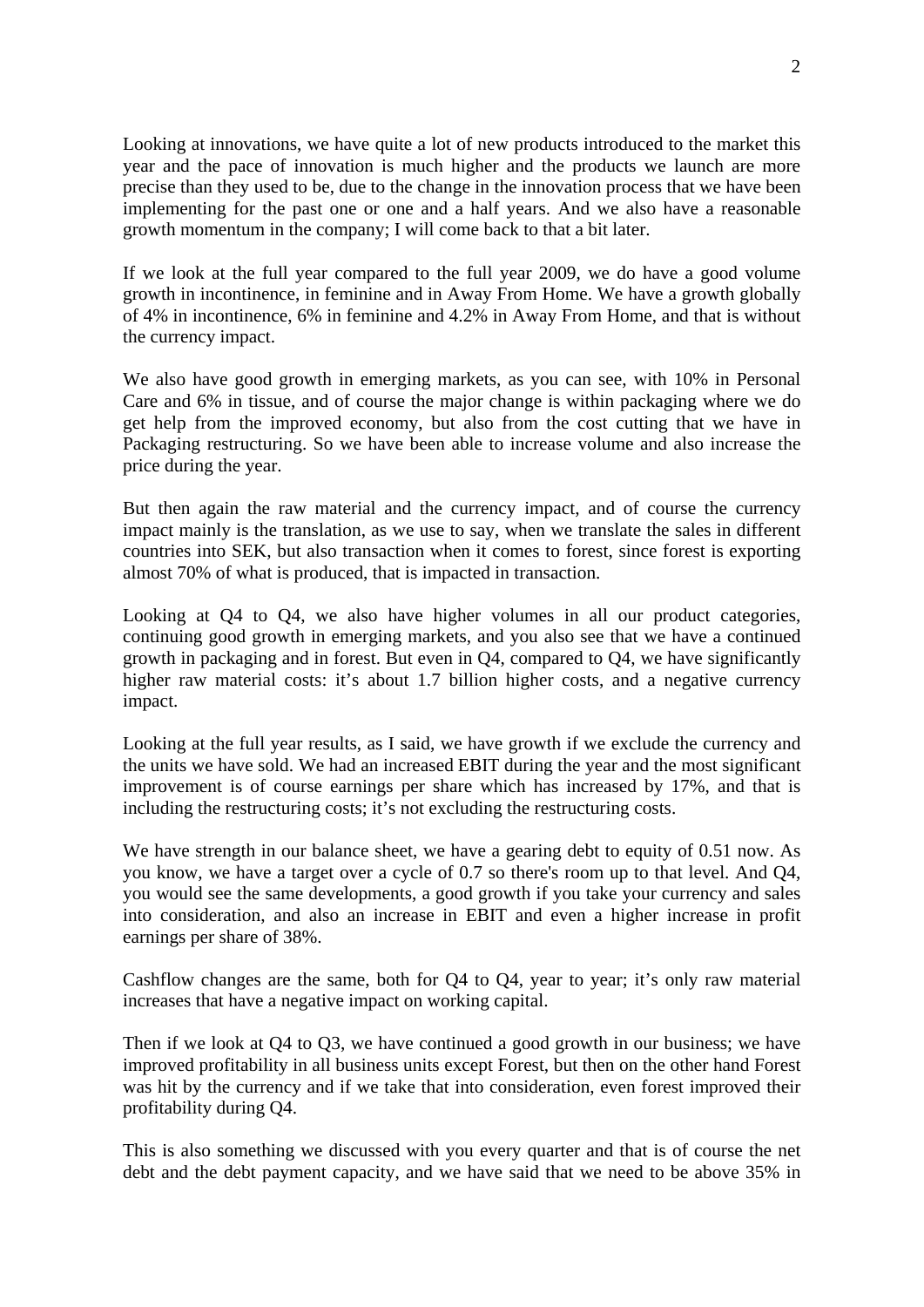debt payment capacity. On a yearly base now we're on 35% but in Q4 we are up to 40% and the net debt has been reduced by SEK6 billion during the year.

Coming into Personal Care, we have the restructuring program that we have communicated previously and that will give an annual saving of some  $\epsilon$ 15 million when it's done in Q3 this year. We have also started to build up a position in Russia and when we have a strong enough position we invest, as we did in tissue. Now we have invested in local production in Russia, which over time will absolutely improve the profitability, since now we import with import duties and transportation, etc.

We have also made a small but very important acquisition in Mexico, so now we have a baby category in Mexico. If we look at the growth we have been growing market share in the important category, inco, which is the most important category for personal care. So in Europe we have now increased from 39% to 41% market share and globally from 24% to 25% market share. So this is a trend shift. We had lost, from a global point of view, market share for the past two years, but now we've changed that and we're starting to gain market share again.

The market test for incontinence in China has developed better than we anticipated so we are broadening that now, going into more regions in China and continuing to establish ourselves as an inco player in China. We have also launched new feminine products in the Nordic countries, in Holland, the tampons. We introduced feminine in Malaysia as a first step, and then of course the whole of Southeast Asia will be markets for that category.

We are expanding on the brands, on the Libero brand, by new baby products like soap, wet wipes, etc, oil, in a very successful way. We use the strong brand, we use the infrastructure, we have the customers, we have the consumers and we have the trust of the consumers, and then it's reasonably easy to add products under the same brand. And that is also something we will continue in other regions.

And also of course the emerging markets. We have, as you know, during the recession been very careful in the growth agenda and we have been working very much in internal restructuring, protecting the balance sheets, strengthening the cashflow, etc, but we do need to accelerate the growth and I think that is something we will focus more on during this year, maybe than we did last year.

And also innovation. Innovation is absolutely necessary to keep the competitive situation but also to grow the business. It's not necessarily new volumes; it's also new innovation with the higher value that is growing value for SCA today, and we have some examples on new products, as you can see on the screen today.

Looking at the development, we have flat sales. It's up if we take currency into consideration, but a good growth in the different categories we have within personal care. And in baby we are growing the important pants business in SCA, we're also growing the open diapers but less. But we have lost a significant volume in private label; that of course had a negative impact on the results. And the main reason for that, which we also talked about, is that we didn't really have the right product in the markets; when the markets changed we couldn't support the thin diaper to the private label market. Now we have the thin diaper, we have the structure and we will during this year be able to supply the thin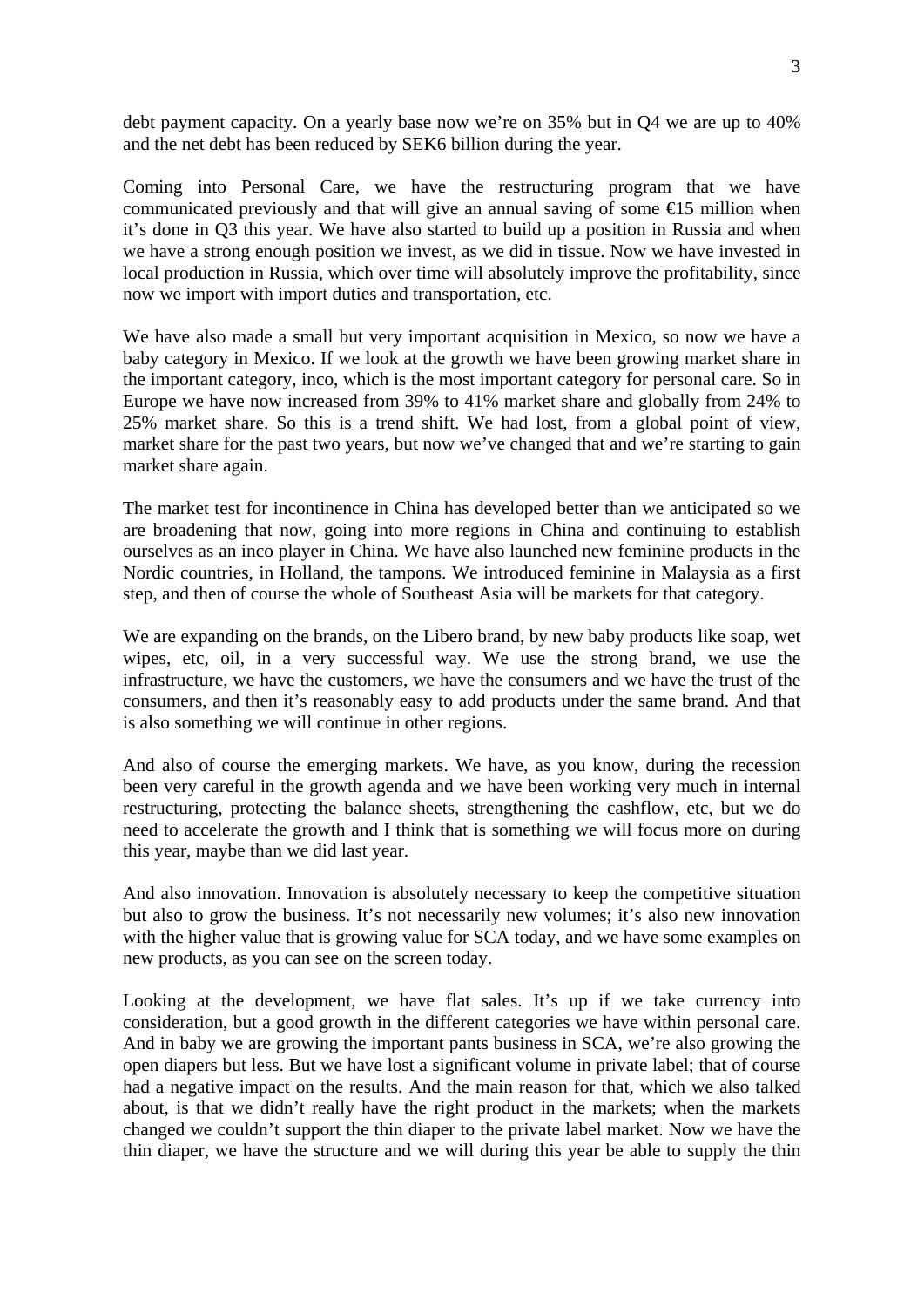diaper even to the private label market. So the assumption we have is that when we are ready we will gain back the volume we lost in that area.

We also had a hit in EBIT and the main thing is of course that we do have some increased raw material costs in Personal Care also in Q4 to Q4; it's almost SEK200 million and that is something we have to work with internally to offset, but also by innovation and new products. Personal Care is less of a raw material price game; it's more, as you know, an innovation, a new product game.

And also to gain market share, to get the new products out to the market, to get into new markets as Russia, we need to invest more in marketing, and that is of course also what is driving new volumes and new products in that.

Coming into tissue, we have implemented a price increase. We are investing in Mexico, as I said, in a new plant, and we have started it up. But then of course running-in time is reasonably long before you have that full production. During this year it will be a phase in period for the tissue plant in Mexico. We continue with the European brand migration project and, as you know, in the end we want to reduce the number of brands which will reduce cost and make the investment in the brand much more efficient than if you have three, four or five instead of the 30, 40 or 50 brands.

We are growing; we have grown particularly in Away From Home; we have gained market share in Europe, we have gone from 18% to 19% in market share, in the US from 18% to 20%, and in Europe we have more than 80% of the sales in Away From Home in the value-added in the Tork brand. In the US we are still growing that; it's around 25% but the ambition is of course to continue to grow the value-added.

And we also had quite a lot of new innovation within tissue, and you also know that one of our ambitions is to transfer consumer tissue from a commodity product to a more innovative product and branded product, and this is the work we're doing. Gradually we're going to implement that more and more. And it's been quite successful.

One innovation is what you see here,the Tork Xpress Café, which we believe has a huge potential. We start in the US, and then we will transfer it over to Europe. And the margin in that kind of a product compared to a commodity product is a huge difference. We have the Xpressnap now; we have 50% of the fast-food market in the US today and growing and that's a big Xpressnap dispenser and it doesn't really fit the cafés, and the café culture. So we have the smaller one that will fit.

And it contains a lot of innovation and it's patented so you can't copy it, and it's innovation not only in the dispenser per se, but also in the paper in the dispenser, which means that you get it in the right way; you get one, if you want. The next innovation is if the customer wants the consumer to have two, they will have two and they take it, etc, etc. So this is helping the customers to grow their consumer base but also to save cost.

So we believe there's a huge potential in that, particularly when we bring it over to Europe.

Looking at Q4 to Q4, we do have an increase in sales if we remove the impact of the translation impact of the sales, and very good growth in consumer tissue in the fourth quarter this year, both because of new products but also that we had a December that was friendly to this kind of market with very few red days in it.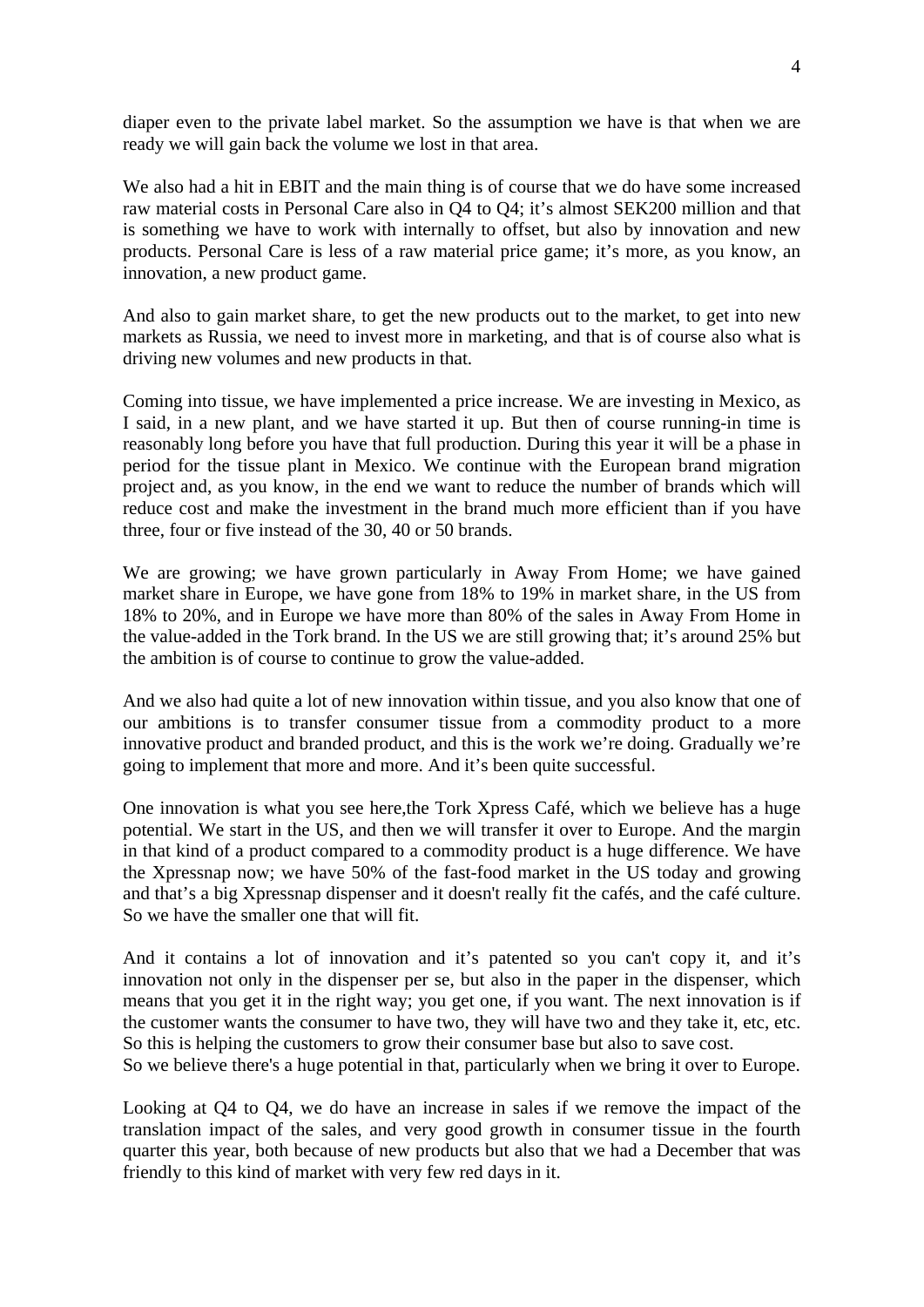But also Away From Home, which is very important, it's still growing very nicely and, as I said, we are capturing market share.

Emerging markets continue to grow, even though we have, from a GDP point of view, seen less growth in some parts of the world, particularly in the Latin America, but our business continues to grow in a good way.

We are hit by the raw materials and, if you look at tissue from a yearly base, more than 2 billion increased raw material costs and on a Q4 basis more than 700 million in increased raw materials cost. So of course it will take some time before we can fully offset that in increased prices and reduced costs.

Coming into Packaging, the restructuring program is finalised; we have reached the target of SEK1 billion in savings on an annualised level. We have divested the Asian business and we also have some very interesting new innovations coming out to the market in Packaging, and we have just put two of them here. That is actually changing the perception of corrugated packaging.

We have increased prices, we have increased volume, we have reduced cost, and that of course has a positive impact both in sales and profitability. We will continue to increase price and in Packaging, so what we can see going forward is that this will continue for two reasons: the market is still developing in a positive way, but also raw materials are continuing up in Packaging. The OCC increases have not really stopped, which means that we need to continue the increased prices to offset that increase. As you may have seen, we announced another  $\epsilon$ 60 on test liner from 1<sup>st</sup> February and that will continue til we get to the level of profitability where we need to be.

Forest, we have a saving program in Forest, which is going according to plan. We have started a small consolidation on the sawmill industry in Sweden by creating the Gällö Timber in the north of Sweden; we have created a new business unit, SCA Energy, and the reason for that is that we do see a growing importance in this area and a growing potential. First of all in the wind power of course, since we have a lot of land today where we don't harvest or we don't grow any forest, where we can capitalise on wind power. But we also see biofuels becoming more interesting and we want to involve ourselves in that and see how we can capitalise on that development. And also the demand from the customers on the FSC- certified paper is growing and we have grown that by 35%.

Looking at Forest, we are hit by 2010 low prices in publication paper, but also of course a negative currency impact. And the currency impact that you see of 260 million Q4 to Q4 is not included in the decrease of 10%, because then it would have been a positive result instead of a negative result. It's only to help you to see the transaction impact which is bigger in Forest since we export the majority of what we produce.

We have also proposed a dividend increase of 8%, up to SEK4 and 8% is quite a good growth in dividend, as we see it. We have been considering of course the situation the company is in, the stronger balance sheet, the stronger cashflow, the reduction of debt, but also very much how we believe that the business will develop during this year and the coming years. So it is the signal that we believe that we are going to be an even stronger company going forward.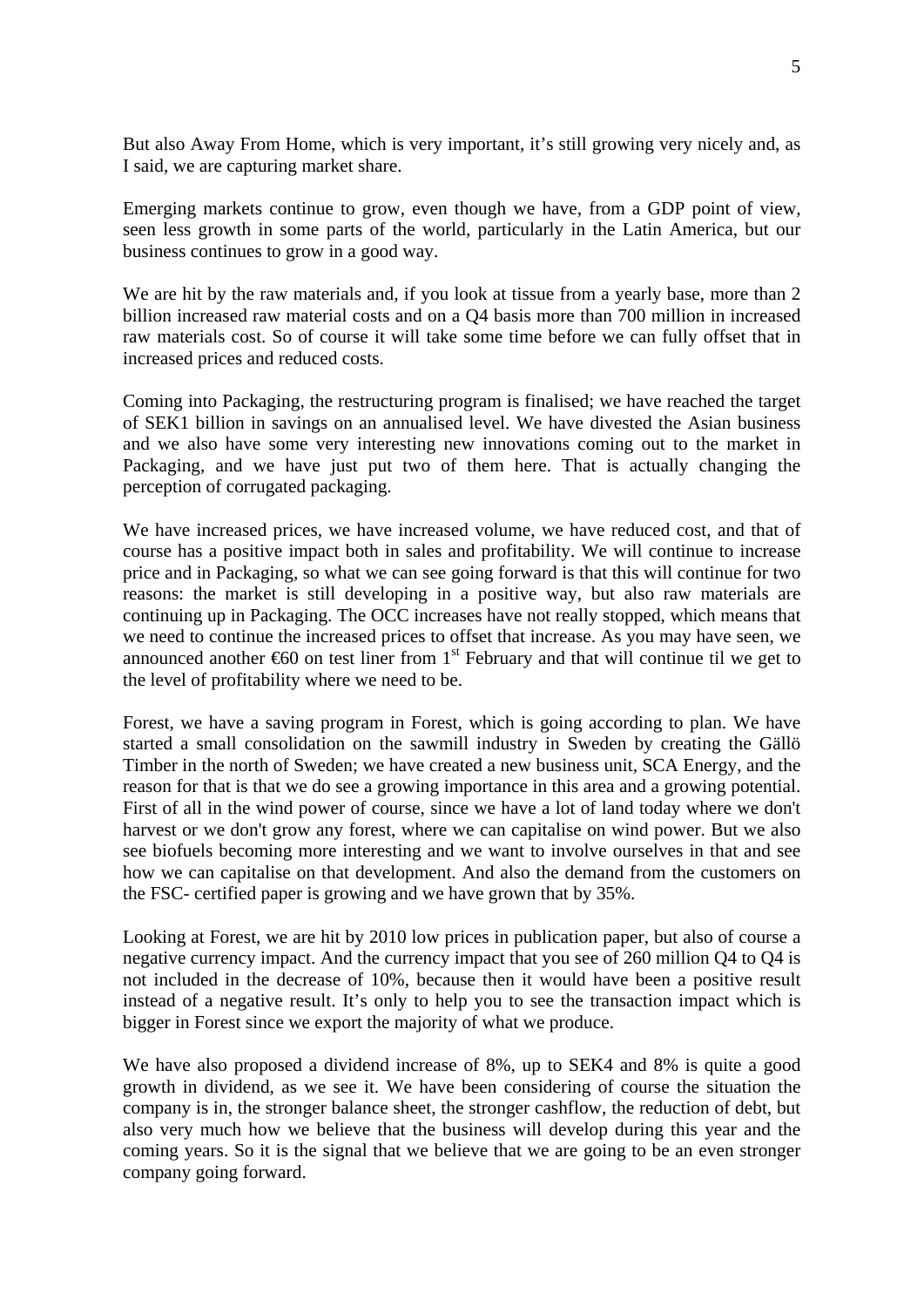So if we look at the outlook, we do see a good demand for all our businesses; we see a continuous good growth in emerging markets for the hygiene business. Raw materials, we still believe that pulp will come down slightly during the year; we are more hesitant whether OCC will come down or not and we are very much dependent on the actions from China, whether or not that will happen, so we do believe it will continue on a high level. We don't think it's going to increase in the way we saw during 2010, but we don't see that it will come down either.

Corrugated prices will continue to go up; we will have a price increase on publication paper. We have contracted 50% to 60% of our volume up to today with an average increase of 7% to 8% in magazine and above 20% in news, so that will of course have a positive impact on 2011.

So I think I will stop there and I will open the floor for questions. Lennart (Persson, CFO) will help me.

## **Questions and Answers**

## *Oskar Lindström, Erik Penser*

*I thought it was very interesting that you mentioned that you now have a stronger balance sheet and your indebtedness is below your long-term targets, you're also quite bullish in your outlook and you talked a little bit about, or you mentioned, increasing your growth this year. Are you talking primarily about organic growth or are you also looking at acquisitions to speed up this year.* 

Jan Johansson: When we look at the growth in regions where we already are, I would like to see a fast organic growth. When we look at regions where we are not today but where we want to be, the acquisition route or the joint venture is probably the fastest and most successful.

*So a follow-up question to that on the organic growth, you mentioned your test sales, your program in China, and how that has succeeded quite well and that you're now expanding that. Could you yourself expand a little bit more on the timetable and then the magnitude of that business and what should we expect from that?* 

The inco business, the incontinence business in China today is still very, very, very small. But in ten years' time it will be very big and we are very early and when we work with inco in China, we do it in the same way as we have done in all other regions. We work with the government; we help them to set up a plan, how to deal with incontinence, a white paper on subsidies, etc, etc; we educate nurses, etc. So we create the credibility and a strong position in the country. But if you look at inco isolated, it will not have an impact on SCA if we only continue with inco for many years. But in the end, of course, it will be a huge market.

*Thank you. And one question on tissue, do you still have this target of reaching a 10% EBIT margin by the middle of this year, I understand?*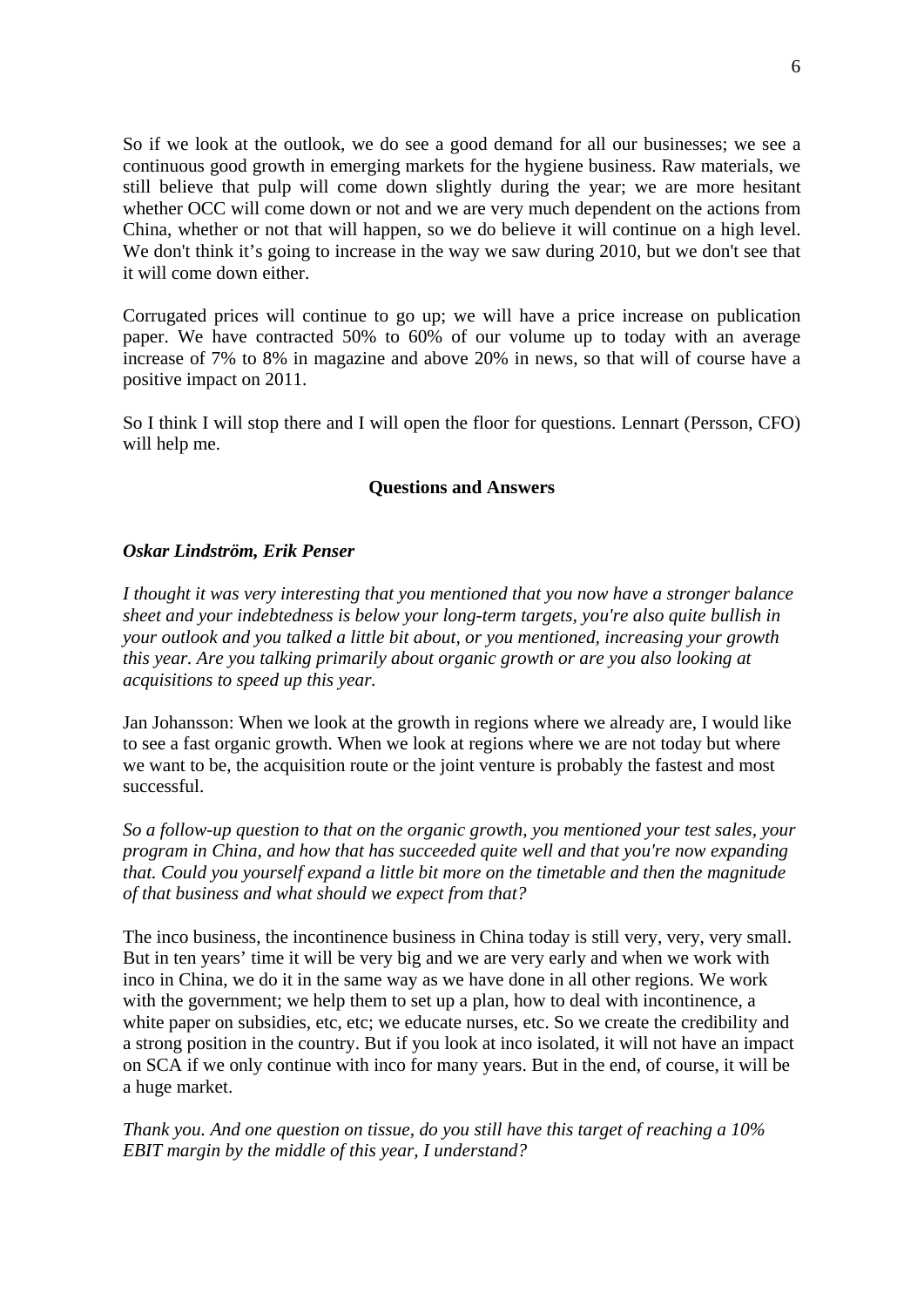We had the target to reach 10% during this year. In Q1 I think I said after the half-year or something like that. That is still the ambition. We have improved it, which you don't see in the report, of course; we have improved it in Europe during this quarter, but we have had less profitability in Latin America and Australia, which is bringing down the margin. So we're working now to take care of that. Europe is going according to plan, Australia, Latin America are a little bit behind plan.

*And what kind of price increases should we expect, or should we expect any price increases quarter on quarter, now moving into 2011, from the tissue business?* 

If you look at the consumer tissue, in Europe I wouldn't expect any price increases in Q1. Other parts of the world, absolutely.

*Thank you.* 

#### *Linus Larsson, SEB Enskilda*

*A couple of questions on packaging. First, a short one. You talked about the price momentum that you have seen so far that you expect going forward. Could you put a figure on corrugated price improvement for the first quarter compared to the fourth quarter, please?* 

#### **Jan Johansson**

Well, if you look at what we have already in pipeline, it will be, if I remember rightly, some 3% to 4% price increases in corrugated. Then of course it depends on how the market is developing and the raw materials.

*And you also mentioned the container board price hike that you and competitors have announced. Any feedback at this stage from the market how that is going and will that be in two installments or will that be in one go? What do you expect?* 

Well, the announcement is in one go from  $1<sup>st</sup>$  February but it's too early yet to say how it's going to be relieved by the market. But I think we are not the only one who has announced it actually, so it seems like the our competitors are doing the same thing as we are doing.

*And there appears to be a bit of divergence, if you compare the virgin fibre based container board grades with the recycled fibre based grades. What is your interpretation of that divergence right now?* 

Well, you saw the raw material for kraftliner going up last year, but since the last quarter it's been stabilising. But raw material for test liner is still going up, so that of course is forcing test liner to increase maybe more than kraftliner.

*Fair enough. And then, finally on packaging, a somewhat more long-term question or at least a longer question, I don't know if the answer will be short. But you've said that, or at least you've signalled that the growth in the future will rather come from the hygiene parts of the company rather than packaging or the forest products parts and you now say that the restructuring of packaging is finalised and profitability is very good, at least compared*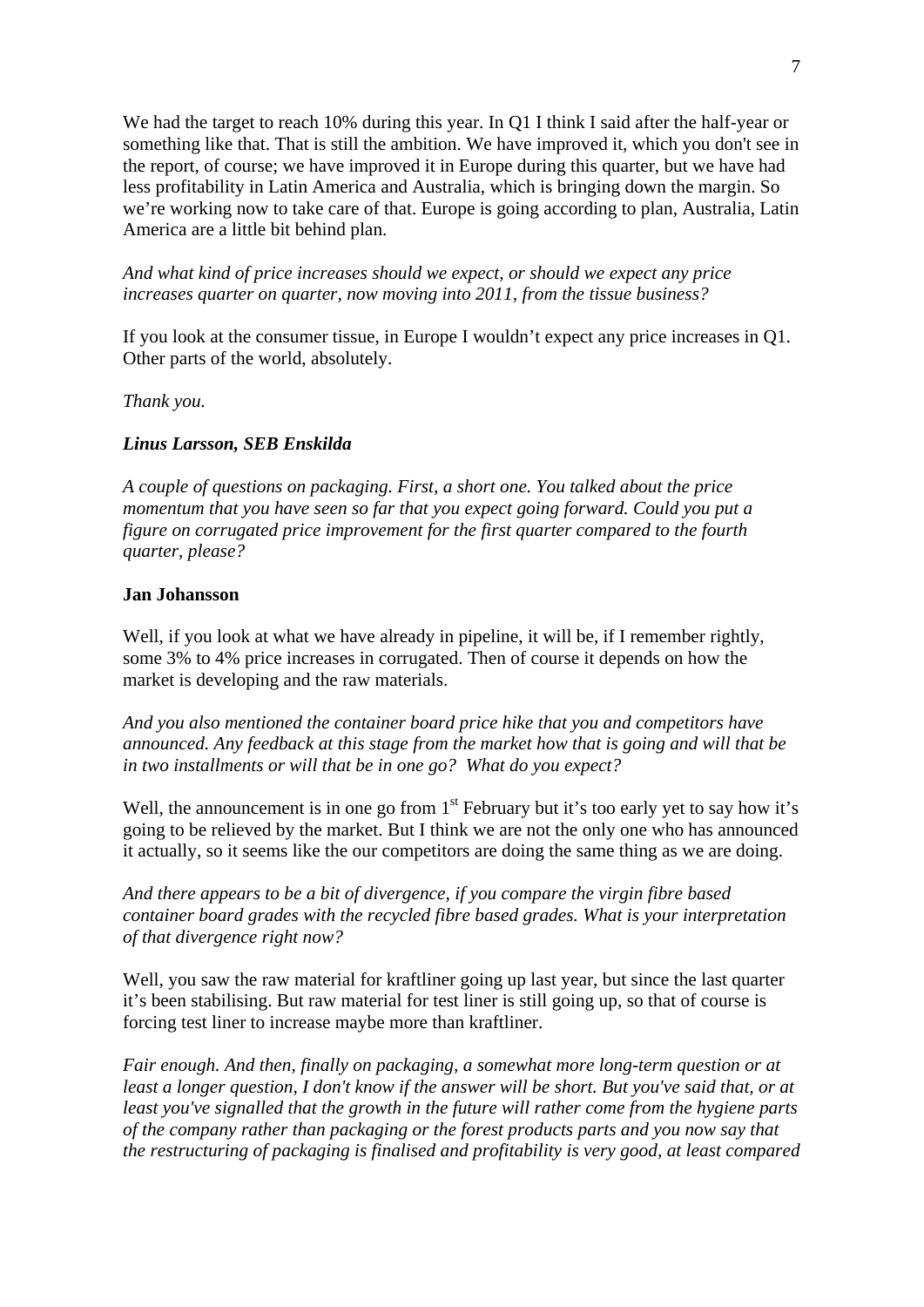*to where it was, let's say, a year ago. So isn't this the time to look for a structural change, a spinoff? Why would you not spin off packaging in 2011.* 

I didn't say that restructuring was finished in Packaging; I said that the restructuring program that we have worked with has finished. I still think it's quite a big potential in Packaging, but we don't need any big program, it's more day-to-day work. And I certainly don't think that the profitability is good in Packaging; I think we still have some good potential to increase that.

From a market perspective and seeing how fragmented the packaging market is, it's obvious still that it would be helpful with a consolidation, but, from my perspective, I don't see any movements at all in that direction today.

*Thank you.* 

## *Johan Sjöberg, Carnegie*

*But to come back to the earlier question, do you think a spinoff of packaging operations is something that you could carry out, going forward, or is that something which you completely rule out right now?* 

## **Jan Johansson**

Well, that is a question you can't answer, of course. I mean, the packaging is part of our core business today and we don't have any plans to do that today, no.

*Yes, coming back to the cost of inflation, you have a local cost during 2010. The costs are based on a high level right now, but do you see it increasing anything from today's level? The cost of raw material costs, do you see it increasing from today's level?* 

If you look at it overall over the year, I don't think it will increase. If it's going to increase in Q1 or not, I mean I would say it's come up a little bit from Q4, but I can't see that it's going to, over the year, increase if you take a balanced view of everything. It depends also on the US Dollar, I mean, since this negative correlation to the US Dollar, at least on pulp. Longer term, and if longer term is two years or three years, with all the initiatives on the pulp side now, I'm sure it will come down.

*And also you mentioned, you talked about corrugated board prices, talked about publication paper prices, could you say something about tissue prices in the first quarter and what type of time lag you have, you know, what type of price increases you foresee now, going into the first quarter?* 

In consumer tissue in Europe I don't foresee any price increases in Q1 and I do see it in Latin America and Australia, but not in Europe. But if the pulp price remains on the level it is today, there will certainly be price increases during the second quarter.

*In Q3 you talked about margins in Q4; what do you say now in Q4 about margins in Q1? Can you say something about that?*

You mean overall?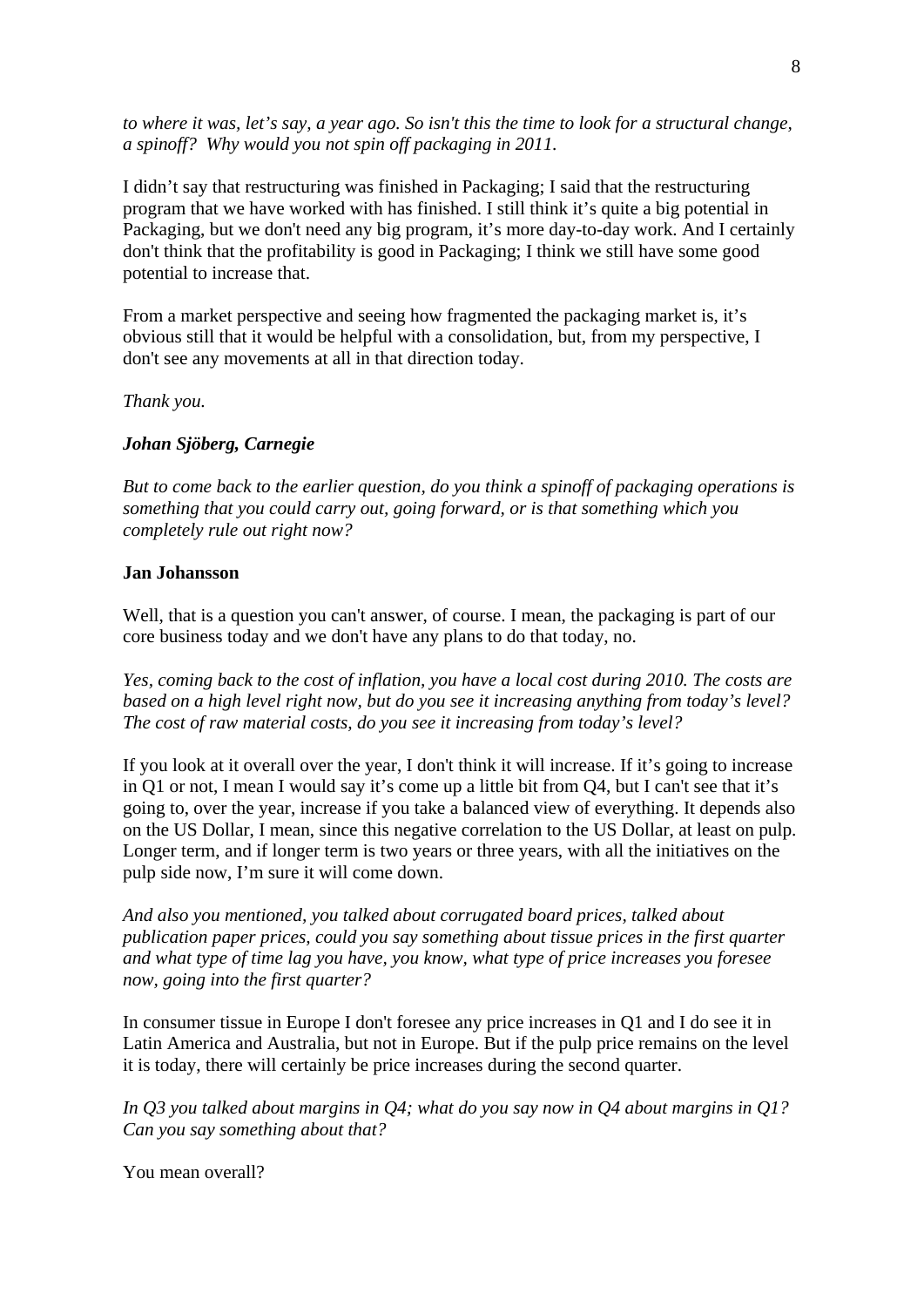*Quarter by quarter, how do you see it develop compared with Q4?* 

If you exclude the seasonality, I don't see any reason why it should develop in a negative way, but as you know, we have in Q1, as we always have, a seasonality impact.

*So you expect lower margins overall for the group, Q1 versus Q4?* 

If we have a normal season path then it will be lower, yes. Now we didn't really have the normal in Q4, so we'll see how Q1 is developing.

*Thank you.* 

## *Mikael Jåfs, Cheuvreux*

*A question on currency impact as the Swedish Krona is currently very strong in a historical perspective. Could you say a couple of words on your currency hedging and then are the current spot ranges reflected in these results?* 

#### **Jan Johansson**

Well, just a general comment and Lennart maybe can comment on the hedges. As I said, it's more a problem from a translation point of view and transaction, of course, we have hundreds of currencies in the portfolio that have a transaction impact, which we don't show on the currency impact. The only one we have shown is actually Forest, which was more than half a billion, year on year. And that will continue, of course, if the Swedish Krona continues to be stronger. But the translation is not the real world, and then if you take the hedges, Lennart?

Yes, the hedges, for the time being we have between four and five months hedge for 2011. We have somewhat more in Euro coming from the fact that we hedged somewhat more on the forest product side last year or the year before, 2009.

*Okay, and then another question. You were talking about newspaper price increases there. Are those 12-month contracts or are those shorter contracts?* 

In news it's normally 12 months. In magazines they are shorter, three to six months.

*Okay, thank you.* 

#### *Claes Rasmusson, Swedbank*

*First, I wonder if you can comment on the market for sawn timber products here, the early stages of 2011?* 

## **Jan Johansson**

We saw at the end of the last quarter or during the last quarter that production started to increase and even went up, which meant that our customers were waiting to buy because when the inventories are going up they expect prices to go down. So very low activities in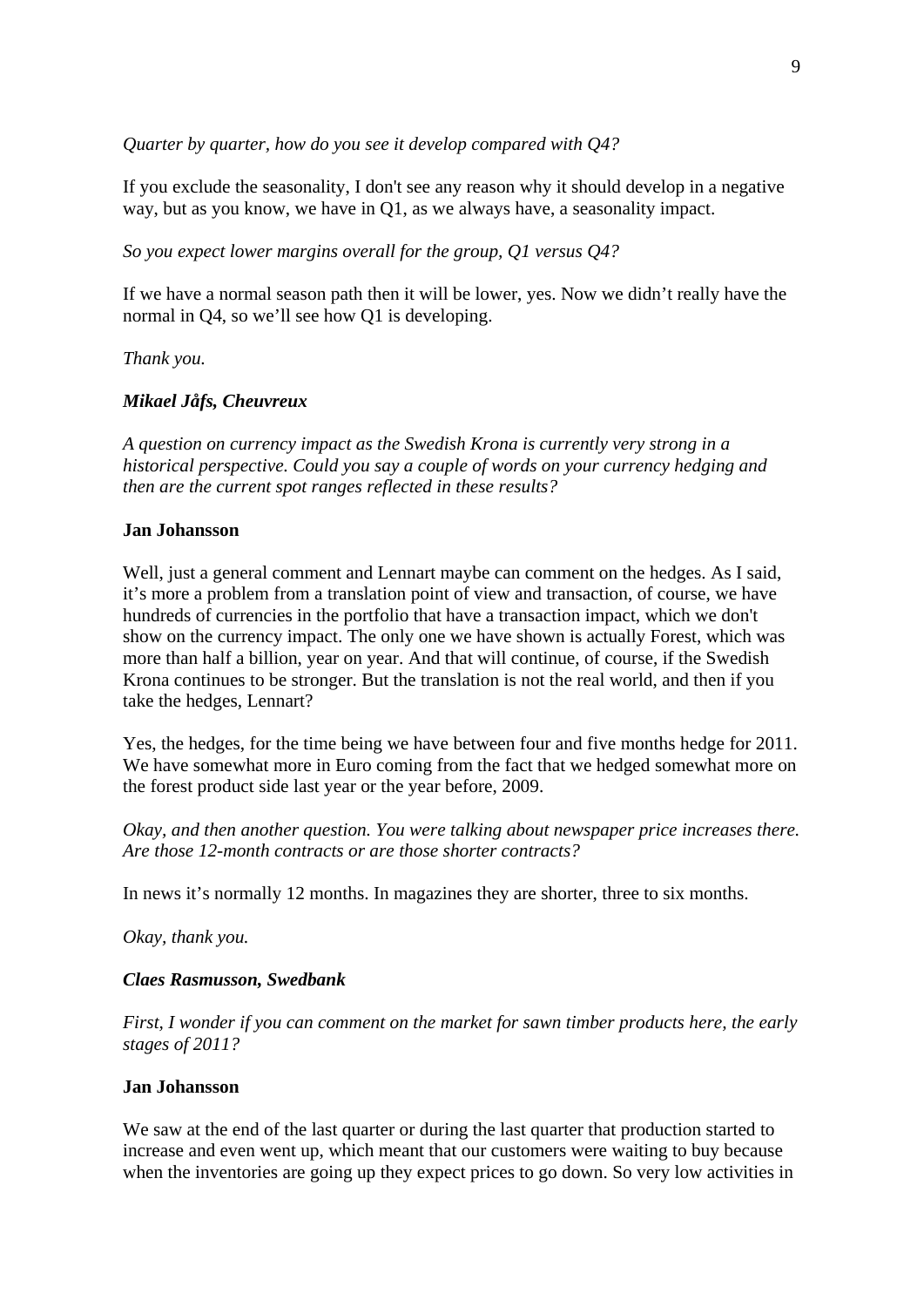December. Since then we have seen ourselves and others reducing the output from sawmills. It's a little bit more stable now, but still too high inventories that would support any price increase in the market. So it's weaker than it was six months ago, from that perspective.

Consumption hasn't changed. The consumption is slowly going up, but when we start to produce more than consumption of course it's a pressure on the price on the market. So it's reasonably balanced, a little bit too high inventories.

## *But you see a slight price pressure now?*

You see a slight price pressure, yes.

## *Okay. And also if you could guide us on Capex in 2011?*

As you have seen, we have taken down the capex since three, four, five years ago and we are now on the level of 6.8 if we include strategic capex loans. So strategic capex for me is slightly... of course is an investment, but we can decide to do or not to do it, which is slightly different from what you need to do to keep your machine running. But we expect it to be in a similar level this year.

And we have roughly six and a half billion.

## *Oskar Lindström, Erik Penser*

*Could you talk about any changes to your product mix on the inco side? In the report, you mentioned that Eastern Europe or Russia you'd introduced an economy budget product, or value product, sorry. Is that a trend that you're seeing across your incontinence business, not only in Eastern Europe but in other geographies as well?* 

## **Jan Johansson**

If you look at the economy or the value segment, it's a segment that you will not find it in retail. It's only in institutional and partly home care, and we have introduced the value segment to the market now to capture the growth in that. And the good thing with that is that it's actually growing the penetration. We still only have 36%, 37% penetration in Western world of inco so this is helping to grow that, which is positive. The negative thing is of course it's a lower price, which also means that you need to have lower costs. And in the end you do get lower margins, but still very good margins.

But at the same time we have also introduced a premium, a very premium product on the market, the thin inco product, so we introduced higher and lower at the same time. But the value segments over time will... the value segment has lower margin but it's driving volume and it's driving the absolute profit.

You have to remember we're talking about a category here with a return that I don't think you'll find anywhere else in the world, so why should you waste it if you can still get more than 50% return on your investment of capital employed.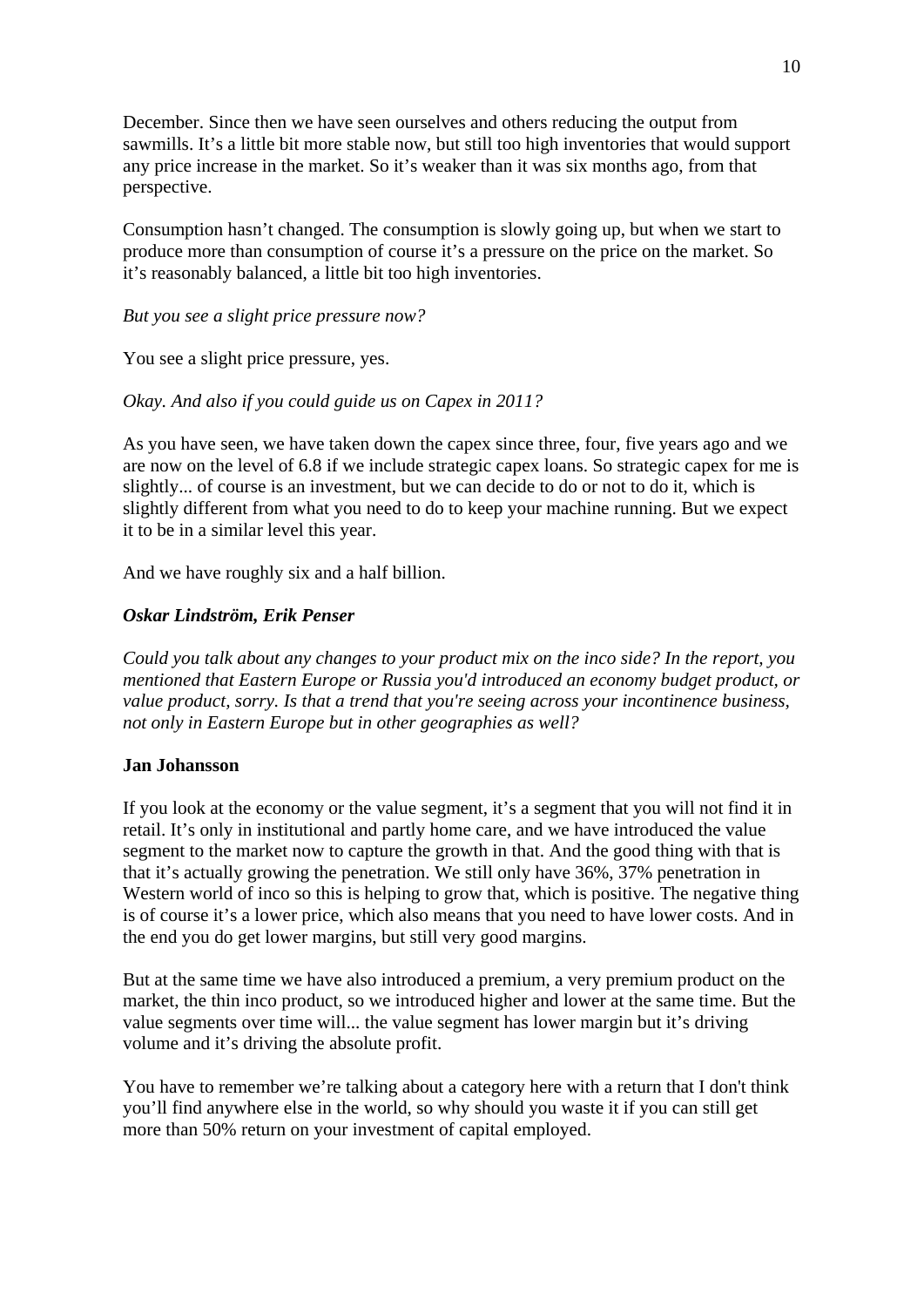*Sorry, just a follow-up question on that. So I understand you're doing this not only in Eastern Europe but in Western Europe as well?* 

## Yes.

*And it's something that has been going on recently or are you speeding up your growth in this segment?* 

What we are doing is we are following our customers and if there is a demand from customers, and this is normal in public purchasing where they ask for a value segment, and of course we have to be able to offer that. But many times what we succeed in is that we win a tender with a more simple product and then we go to the end users and we can prove to them that the premium product is much cheaper in the end than the cheap product, and then we normally can convert it to a higher value product also. But in general it's nothing negative. It's actually positive because it's driving penetration.

#### *Karri Rinta, Handelsbanken*

*Firstly, a clarification. You said that the currency impact in 2010 was roughly 1billion negative on EBIT. If currencies stay where they are at the moment, then your hedges being in place for 2011, would that figure be higher or smaller or roughly the same for this year?* 

#### **Jan Johansson**

When I said that, I did something you shouldn't do because I combined the translation and transaction, and the bulk of that is transaction from Forest. And just to explain, I'm mixing things here that shouldn't be mixed, actually. Looking at the currency situation today, Lennart, I think the Krona is probably slightly stronger than it was in Q4?

#### **Lennart Persson**

Yes, it is.

*Okay, and then I have another shot at the Packaging issue. We saw quite a sizeable merger in the US just a few days ago and is there anything in the European market that makes it more difficult to achieve a similar kind of transaction structurally, more challenging in Europe, or could we see something similar in Europe some time in the not too distant future?* 

Well, I mean, this is, of course, a guess because I don't know but I think the main reason is that many of the companies that would like to do it or are able to do it have been in such a weak financial position, so it's been impossible to do. I mean, when you are in this deep recession, I mean, you work with fixing your own business before you try to see if we can do something else. So, that's my guess.

*But it's not something that like... This is more of a country business rather than a European business and then in the US it's easier to make such a transaction because it's a bigger country.*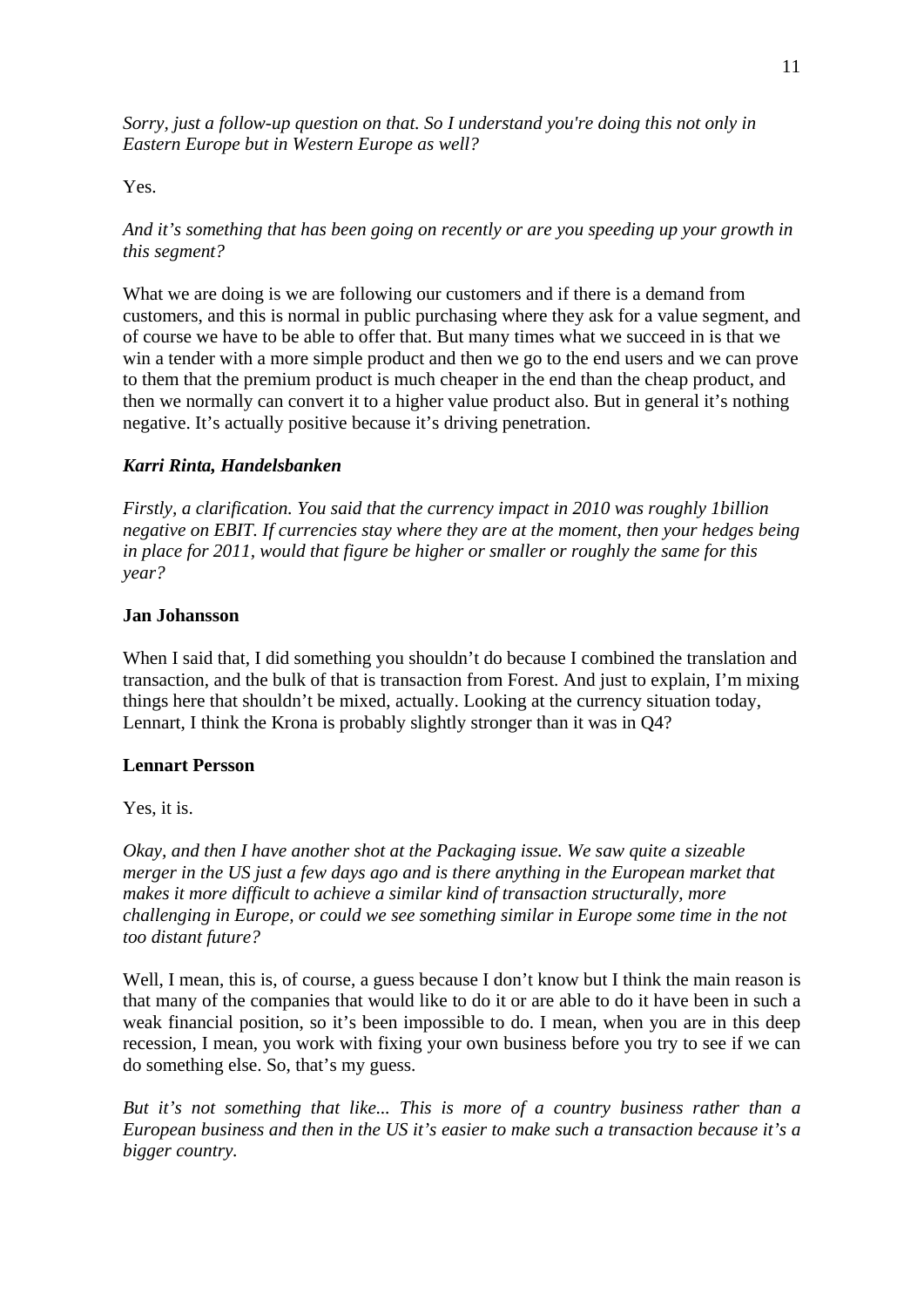No, because if you take the corrugated part, it doesn't travel better in the US than it travels in Europe. So, it's not different in that perspective.

*All right. Thanks.* 

## **Camilla Weiner**

Any more questions? Let's take some questions from the telephone conference then.

## *Ross Gillardi – BoAML, London*

*Yes, good afternoon, thank you. I just had a couple of questions and, sorry to ask more on*  Packaging, but could you just clarify, I mean, what are the synergies with the rest of the *portfolio? I mean, Jan, you spent most of your formal remarks talking very enthusiastically about all the growth opportunities in the hygiene business. What is the packaging business doing for you right now and would you have an easier time innovating and doing some of the other things that you would like to do if you were a pure play consumer company?* 

That's a big question. How long time do we have? I mean, to start with, of course there is the financial synergy. It's also a synergy in respect of sourcing in some parts. But there is also a synergy when it comes to the consumers because we have a deep knowledge in Packaging on how our biggest customers in hygiene, the retailers, want their share lifts, their packaging etc. etc. to be developed to optimise their value chain. Capitalising on that synergy we can design and produce products in the Hygiene that will have a higher competitiveness than our competitors. So, there are actual synergies in the consumer side also that we haven't really captured yet. But otherwise it's mainly a financial synergy.

*Okay. I mean, you mentioned that, you know, the leverage of some of the, you know, the players in the industry, I mean, and certainly, you know, the recession has caused many of the companies to adapt and most of the players in this market have paid down a lot of debt and will probably continue to do that over the next year. If you got into a situation where you've got significant debt reduction amongst the other players, are you open-minded to consolidation in this sector?* 

I mean, we have said that we see a need of consolidation and if we can see something that we are sure will benefit our shareholders, of course we will look at that. But so far it's just a theoretical question.

*Okay. That's fine. China, can you clarify a little bit more? I mean, you spoke a bit about China. You know, are you considering a much larger capital spending cycle into investment into China in coming years and, you know, is... do you think it's really feasible to have critical mass in China over the next three to five years, given where you are right now?* 

What we are now doing is testing our business model and it has proven itself, at least in Incontinence, and then, of course, we have to consider whether or not it's also suited for other categories. The major challenge in China is probably to get the distribution and the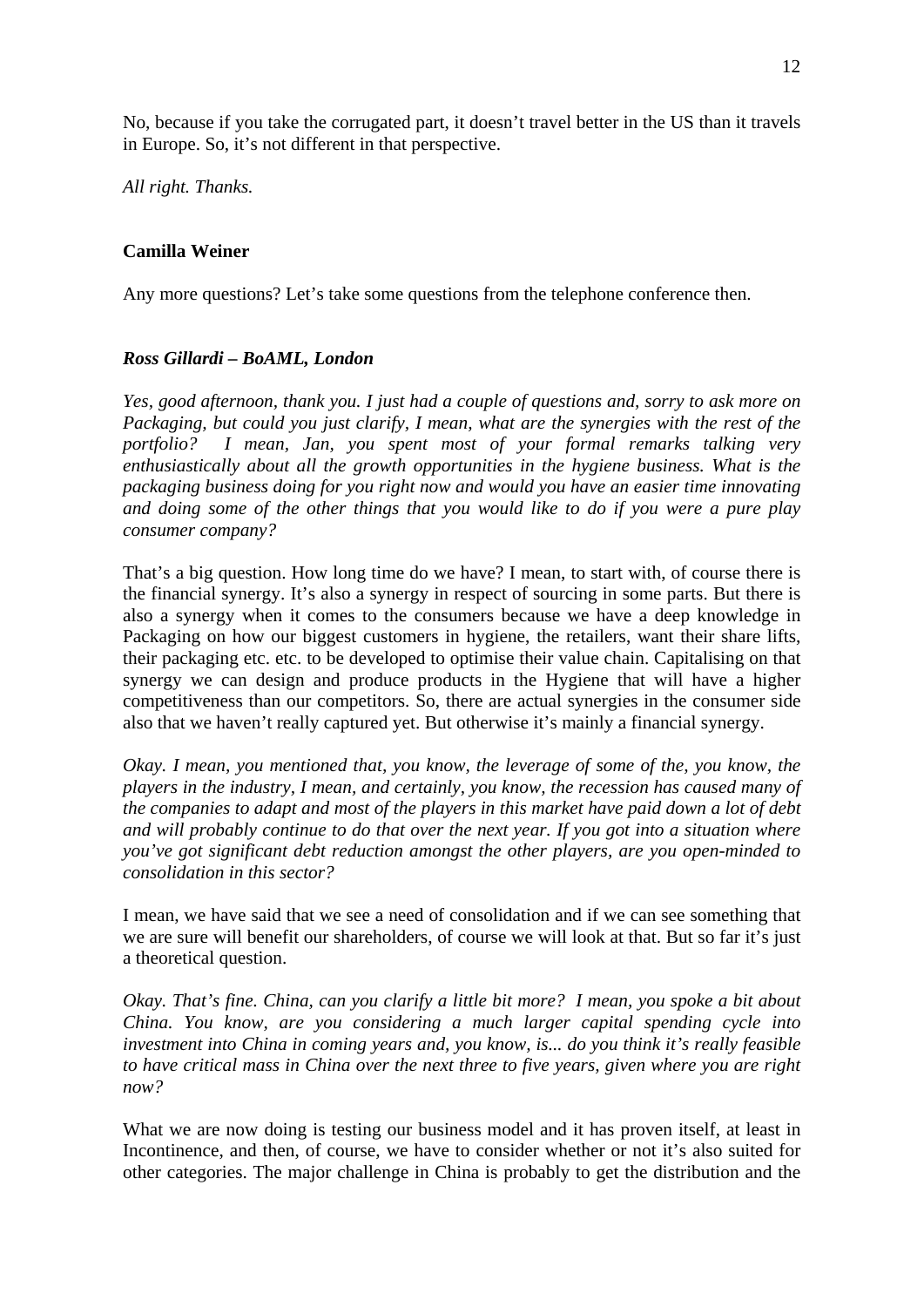distribution that is covering the regions you want to cover. We are not going to invest in such a distribution ourselves but if we can find someone that we can co-operate with with such a distribution, then I think the investment costs would probably not be very high to start to introduce some of our categories into China.

*Okay. Thanks very much. And then just lastly, I saw your baby diaper volumes are up 8%. I think that's a pretty good improvement to where you've been. Is the restructuring starting to pay off yet or is that really much more of a 2011 situation where you see the benefits?* 

We have some benefits this year but the majority will come next year and within this percentage is, of course, quite some dramatic. It's up quite a lot on pant diapers, it's up slightly on open diapers but quite dramatically down on private label. So, it's a mixed change, you can say, also and, of course, it's positive that we grow on our most profitable part of the baby which is the pants business. But the restructuring is yet to come during this year.

*Okay. Thank you very much.* 

Thank you.

# *Myles Allsop – UBS, London*

*Thanks, yes, just a few quick questions. Could you give us an update on this brand migration? You started it, what, sort of two years ago in December 2008. In how many brands have you chopped at this stage and how much further do you have to go? I mean, you said originally, I think, a three to five-year programme. Is that still the case and what sort of upsides should that give us?* 

Well, we have completed it in the UK very successfully and we actually gained market share in doing it, which we didn't really anticipate. It's going slower in Germany than we anticipated. So, we need a longer process to get people used to a new brand. We have expanded the Tempo brand and we are using that as the premium brand in Europe now and premium brand is about 20% of the sales in Europe. Now we're expanding that from napkin into toilet paper and that is going quite well also. As you saw from our presentation, we do have some interesting innovation in the Tempo brand. So, I mean, to summarise, overall it's going a little bit slower in Central Europe than we expected, which means that probably it will take maybe a year longer before we have completed the full transition but we don't invest any more money than we anticipated in the beginning. We just take it a little bit slower.

## *Well, where are you currently in terms of branded versus private label consumer tissue in Europe?*

In consumer tissue we are about 70% private label and 30% branded. Or 67 private label.

*And where do you hope to get that to?*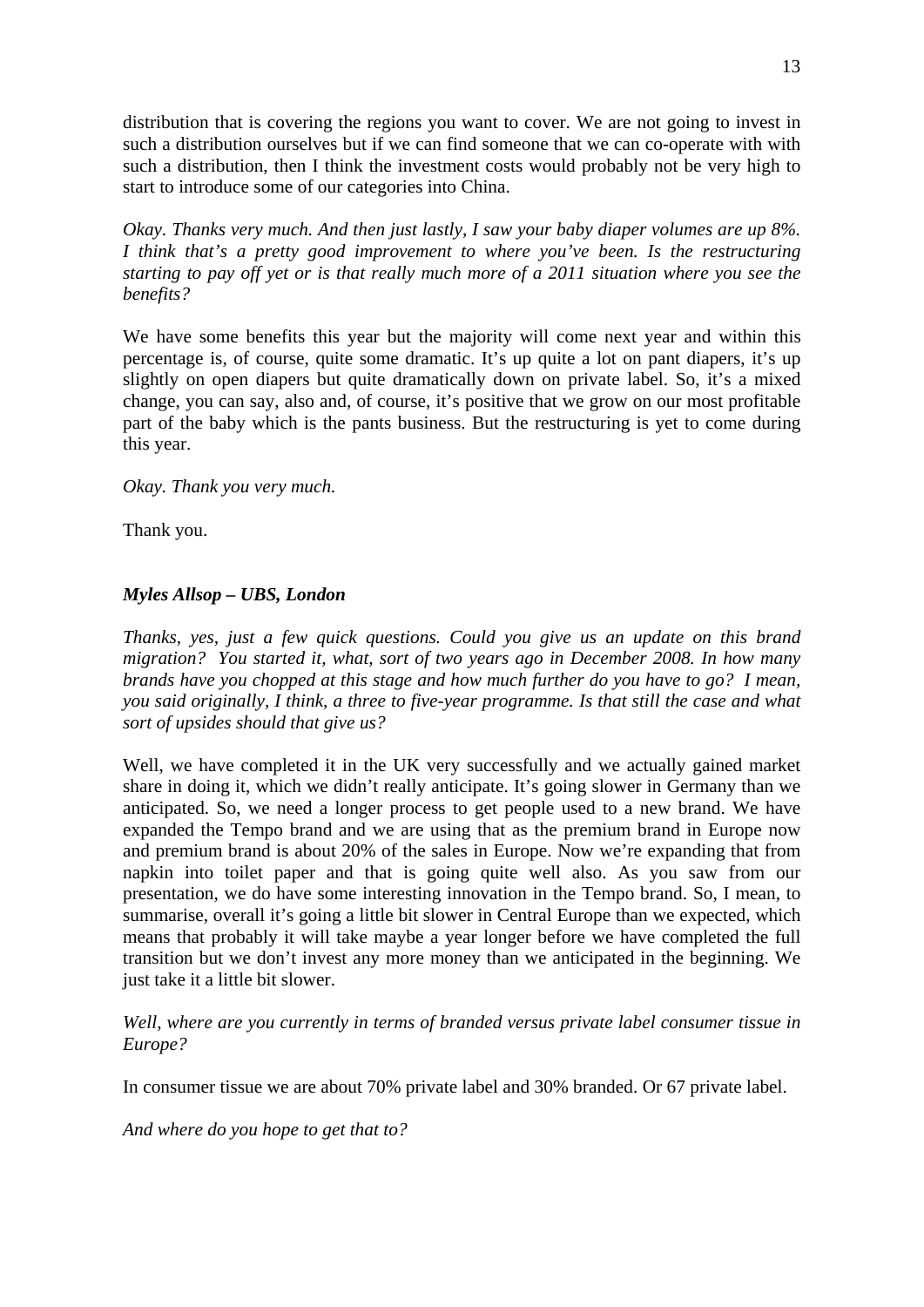Well, the sort of aim we have is to be in balance, 50/50. Then we would have reached our target. We don't want to leave the private label because it's still a very interesting segment for us.

*And are your margins of the branded tissue still the same as the private label tissue?* 

Net, it's still the same.

*Okay. And on the Packaging side, obviously there's still quite a strong momentum on pricing still taking out costs. Do you think you can see...? I mean, back in 2002 you got to a 10% margin in Packaging. Is that going to be achievable in this cycle or what's your kind of sense?* 

Absolutely.

*Do you think it's achievable this year?* 

You are shortening the time period. I don't really want to answer that question but we should absolutely reach 10%.

*Okay. And when you talk about sort of growth in new regions through acquisition, could you give us a sense as to sort of what product areas, I presume it's within sort of Hygiene products, and what actual geographic regions you'd be most interested in?*

It's product area number one incontinence, feminine, baby and in South America it's... well, it's only one country, we're not really in incontinence and that's Brazil. Brazil is still a very fragmented market, so it's not consolidated at all, so that gives us a good opportunity if we can find the right way of getting into Brazil. And then, of course, China, as we talked about earlier, how we define the right business model for the distribution, that will be a priority area also. And, of course, longer term we need to look into India. We are growing very nicely in Southeast Asia. We are expanding the categories in Southeast Asia, so I mean, that's, of course, a very interesting area but since we are there it's a different case than where we are not.

*Okay. Do you think there's going to be...? Are they going to be more kind of add-on type acquisitions or are you going to take any bigger steps over the next 12/18 months?* 

Well, the business model that we have been working with in South America, which has been very successful, is actually to find a joint venture, some local player with a distribution and local knowledge and we add on our innovation and our knowledge on the category development. So, that's probably the first thing we will try anyway.

*Okay. Two last questions. On test liner inventories in Europe, are they still low or have you seen any kind of creep-up on those?* 

We have seen this coming up slightly, if I remember right, Lennart, but we don't feel worried at all, yet anyway.

*Okay. And on the demand side for corrugated, is that still robust as you look in January, February, March?*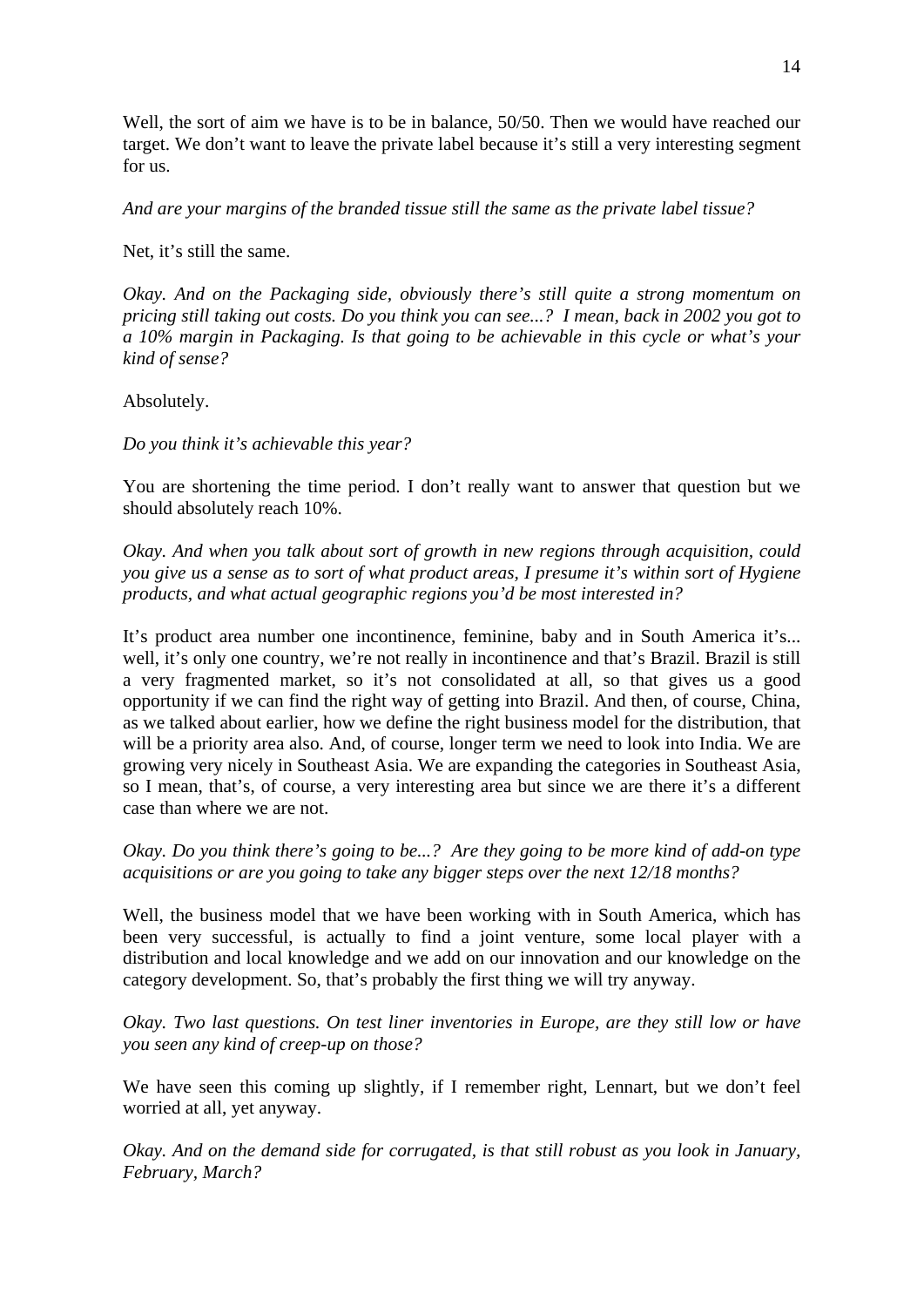It's still growing.

*Okay. And then could you give us an update on the wind power project? I mean, it's been very quiet for a while. Are we getting closer to getting the subsidies and whatever else is needed to make a big step forward in that respect or is this still something for two, three, four, five years out?* 

Well, the subsidies is not a problem because it's there but we have quite an extensive right of appealing in Sweden for different products and, of course, we have a lot of people using that and we did win in the court. We were restricted a little bit and we are going to appeal on that. The good thing is that the delay is probably not hurting us because the development on windmills are quite fast just now, so the new generation is much more efficient than the old one. But it's still ongoing and we do have the first case in the court where we were restricted in one area and we're appealing on that now so we can be in full in that area also.

*When do you think we'll have the kind of surge in activity in terms of building them and getting the permits and getting through the courts? Is that sort of this year or next year or can you not say at this stage?* 

For this area it probably will be during this year but then, of course, we are initiating new areas also almost of the same size.

*Okay. Thank you.* 

Thank you.

## *Harri Taittonen – Nordea, Helsinki*

*Hi, yes, good afternoon, maybe one on the sort of cash flow side. The working capital increased about SEK 1 billion in last year when, of course, prices moved up steeply but now if you're looking at the more moderate sort of cost inflation and sort of price inflation all in all, what sort of targets would you be setting for this year's working capital?* 

## **Lennart Persson, CFO**

I think if you look at 2009 and 2010, you have a net target release of SEK 2.2 billion. So, I think to look into 2011, if we can let it grow with inflation or keep it stable, that would be quite good.

*Okay. And on the cost inflation side now, could you sort of add a bit of colour of what are the main elements that you see for the sort of cost increases for this year and, if possible, put any overall number estimate?* 

#### **Lennart Persson**

No, I think what Jan has talked about is that we still may see some higher prices on recovered paper and not on pulp but then, of course, you have also some oil-based input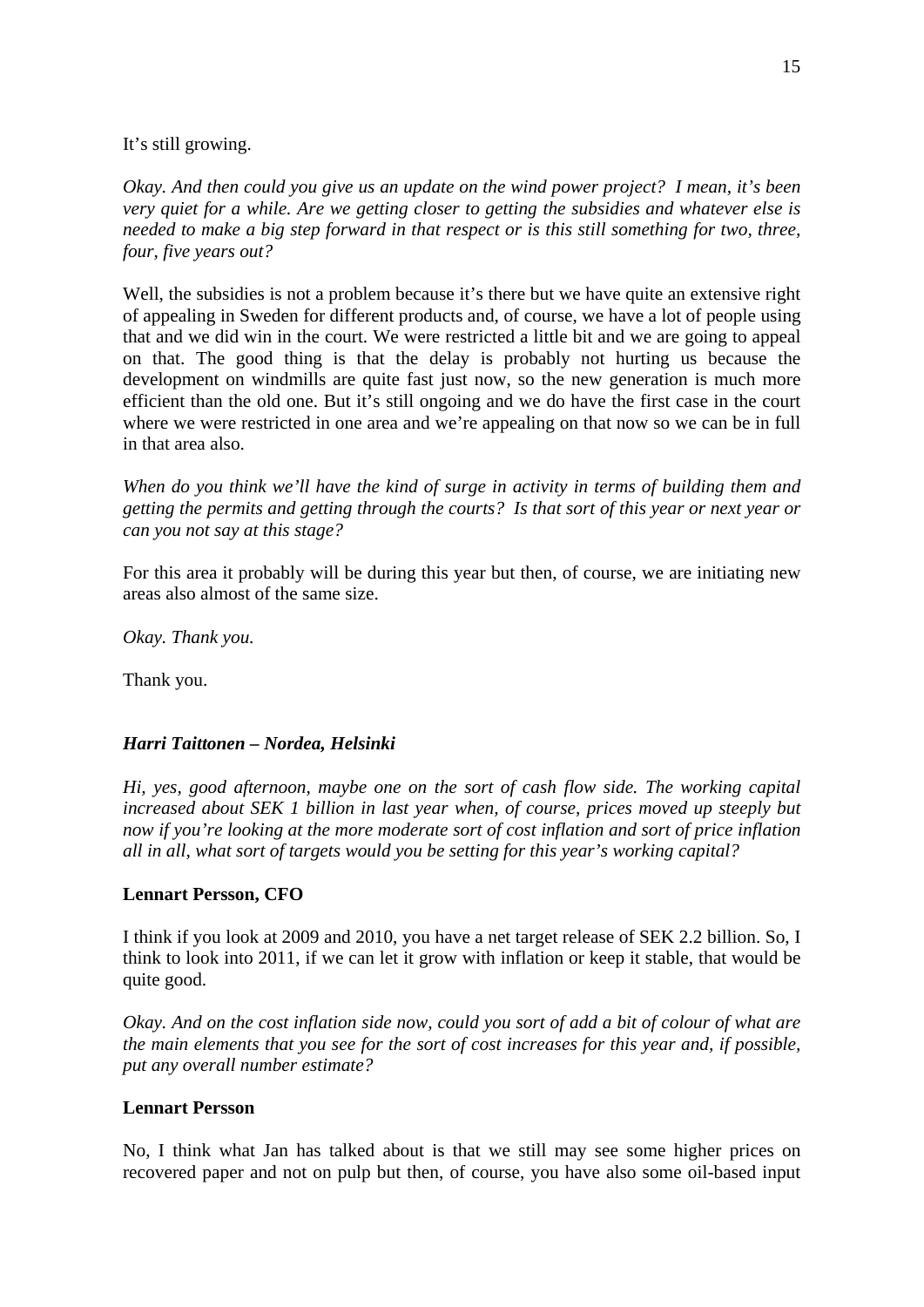things as well that are going up for the time being, for example for the Personal Care business. Otherwise, I mean, normal salary inflation.

*Yes. Okay. When you published the third quarter results, you mentioned that the sort of fourth quarter will be affected a little bit by the seasonal factors in Packaging and Away-From-Home in the US and now after the quarter, did that happen and how much of an impact would you say it all in all happened now when we are moving on to the first quarter and that seasonal pattern is in the books?* 

I think we were positively surprised on Packaging because we didn't get the normal sort of December closure as we had in the past. So, that was positively impacted. We did have the seasonality in the US and that's had, of course, an impact on the Tissue margin.

*Okay. Then, finally, one question on the sort of upstream integration and now in recovered paper it looks like this price peak is going to be much longer than any sort of previous peaks and you were sort of using more than four million tonnes of recovered paper. I mean, is there a way how you could sort of more permanently reduce the exposure to the increase in cost, i.e. sort of getting access to the sort of procurement organisation upstream as a sort of a more permanent solution?* 

We are a very big collector ourselves, so we have a purchasing organisation, but the only way you can avoid is if you introduce more pulp into the system. But, I mean, as long as we are as good or better than our competitors, we can deal with this, then it's not a problem.

*So, basically sort of strategically you are not looking into sort of acquiring or increasing your operations on that front or is it something that you could consider?* 

We are looking at different options but we do have a substantial collection organisation already today, both in UK and Europe and the Nordic countries.

*Yes, exactly. Okay. Thank you very much.* 

Thank you.

## **Petter Tiger**

*We do. You have touched briefly upon the subject before but a question from David O'Brien from Goodbody Stockbrokers in Dublin. We have seen the recent announcement of €60 per tonne increase in recycled containerboard. Given that only about €40 of the previous €60 increase went through last year, how confident are you getting the full €60 through this time?* 

**JJ:** Well, as I said, with the increase that we saw at the end of the year of raw materials, which of course is supporting a price increase, and also that we see competitors are acting in the same way as we are acting, gives some confidence but then in the end we'll see how it's ending. We are, of course, going to do whatever we can to get this price increase through because not only we but I think the whole market needs it.